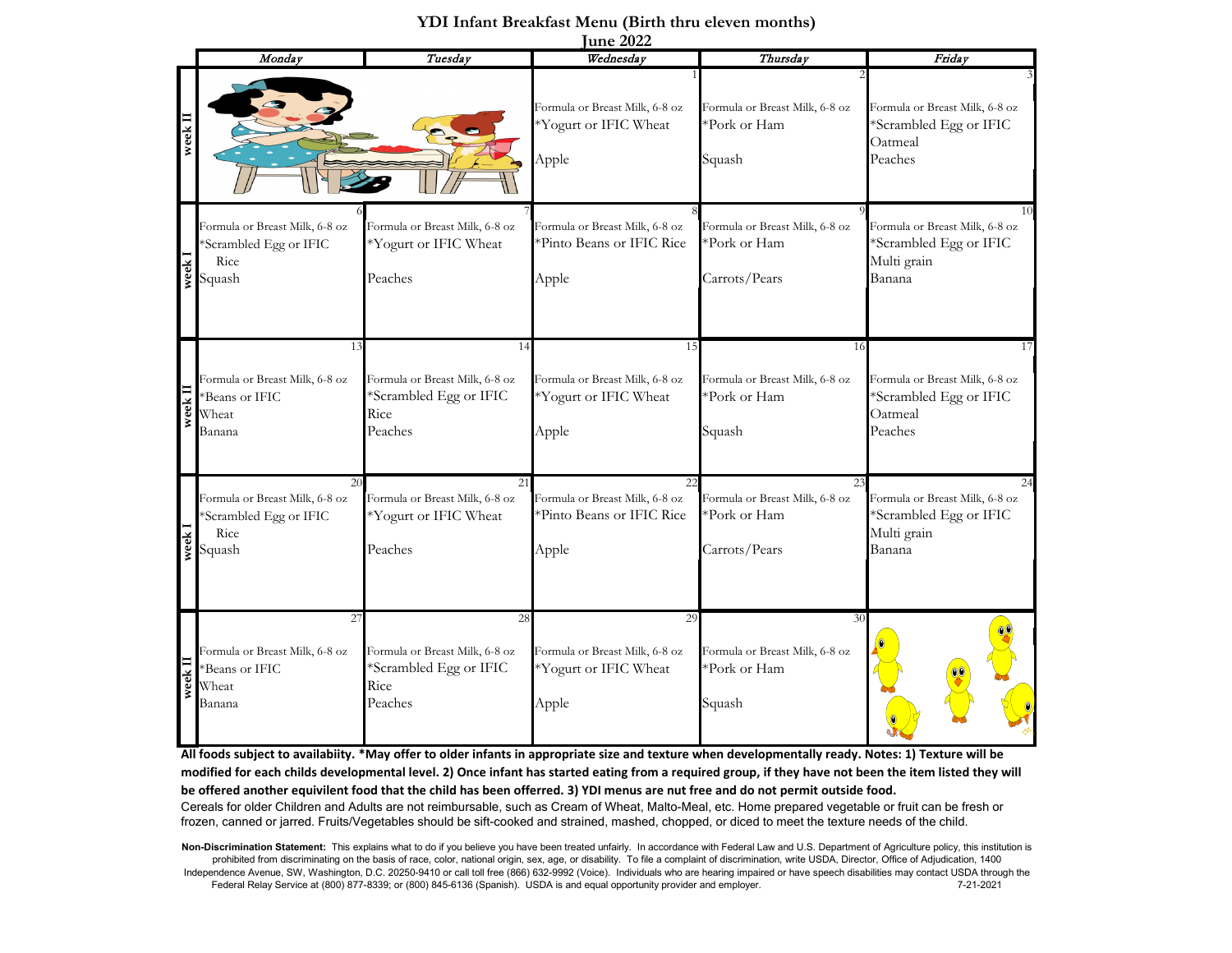## **YDI Infant Lunch Menu (Birth thru eleven months)**

.

|                           | <u> June 2022</u>                                                  |                                                                           |                                                                     |                                                                    |                                                                        |  |  |
|---------------------------|--------------------------------------------------------------------|---------------------------------------------------------------------------|---------------------------------------------------------------------|--------------------------------------------------------------------|------------------------------------------------------------------------|--|--|
|                           | Monday                                                             | Tuesday                                                                   | Wednesday                                                           | Thursday                                                           | Friday                                                                 |  |  |
| week I                    | Ó                                                                  |                                                                           | Formula or Breast Milk, 6-8 oz<br>Chicken<br>Peas/Peaches           | Formula or Breast Milk, 6-8 oz<br>Beef<br>Green Beans/Banana       | Formula or Breast Milk, 6-8 oz<br>Turkey<br>Carrot/Pears               |  |  |
| veek I                    | Formula or Breast Milk, 6-8 oz<br>Beef<br>Green Beans/Banana       | Formula or Breast Milk, 6-8 oz<br>Chicken<br>Carrots/Pears                | Formula or Breast Milk, 6-8 oz<br>*Pork or Ham<br>Peas/Banana       | Formula or Breast Milk, 6-8 oz<br>Beef<br>Squash/Apple             | 10<br>Formula or Breast Milk, 6-8 oz<br>Turkey<br>Sweet Potato/Peaches |  |  |
|                           | 13<br>Formula or Breast Milk, 6-8 oz<br>Beef<br>Peas/Apple         | 14<br>Formula or Breast Milk, 6-8 oz<br>*Pork or Ham<br>Sweet Potato/Pear | 15<br>Formula or Breast Milk, 6-8 oz<br>Chicken<br>Peas/Peaches     | 16<br>Formula or Breast Milk, 6-8 oz<br>Beef<br>Green Beans/Banana | 17<br>Formula or Breast Milk, 6-8 oz<br>Turkey<br>Carrot/Pears         |  |  |
| $\chi$ eek $\overline{1}$ | 20<br>Formula or Breast Milk, 6-8 oz<br>Beef<br>Green Beans/Banana | 21<br>Formula or Breast Milk, 6-8 oz<br>Chicken<br>Carrots/Pears          | 22<br>Formula or Breast Milk, 6-8 oz<br>*Pork or Ham<br>Peas/Banana | 23<br>Formula or Breast Milk, 6-8 oz<br>Beef<br>Squash/Apple       | 24<br>Formula or Breast Milk, 6-8 oz<br>Turkey<br>Sweet Potato/Peaches |  |  |
|                           | 27<br>Formula or Breast Milk, 6-8 oz<br>Beef<br>Peas/Apple         | 28<br>Formula or Breast Milk, 6-8 oz<br>*Pork or Ham<br>Sweet Potato/Pear | 29<br>Formula or Breast Milk, 6-8 oz<br>Chicken<br>Peas/Peaches     | 30<br>Formula or Breast Milk, 6-8 oz<br>Beef<br>Green Beans/Banana |                                                                        |  |  |

**All foods subject to availabiity. \*May offer to older infants in appropriate size and texture when developmentally ready. Notes: 1) Texture will be modified for each childs developmental level. 2) Once infant has started eating from a required group, if they have not been the item listed they will be offered another equivilent food that the child has been offerred. 3) YDI menus are nut free and do not permit outside food.** Cereals for older Children and Adults are not reimbursable, such as Cream of Wheat, Malto-Meal, etc. Home prepared vegetable or fruit can be fresh or frozen, canned or jarred. Fruits/Vegetables should be sift-cooked and strained, mashed, chopped, or diced to meet the texture needs of the child.

Non-Discrimination Statement: This explains what to do if you believe you have been treated unfairly. In accordance with Federal Law and U.S. Department of Agriculture policy, this institution is prohibited from discriminating on the basis of race, color, national origin, sex, age, or disability. To file a complaint of discrimination, write USDA, Director, Office of Adjudication, 1400 Independence Avenue, SW, Washington, D.C. 20250-9410 or call toll free (866) 632-9992 (Voice). Individuals who are hearing impaired or have speech disabilities may contact USDA through the Federal Relay Service at (800) 877-8339; or (800) 845-6136 (Spanish). USDA is and equal opportunity provider and employer. 7-21-2021